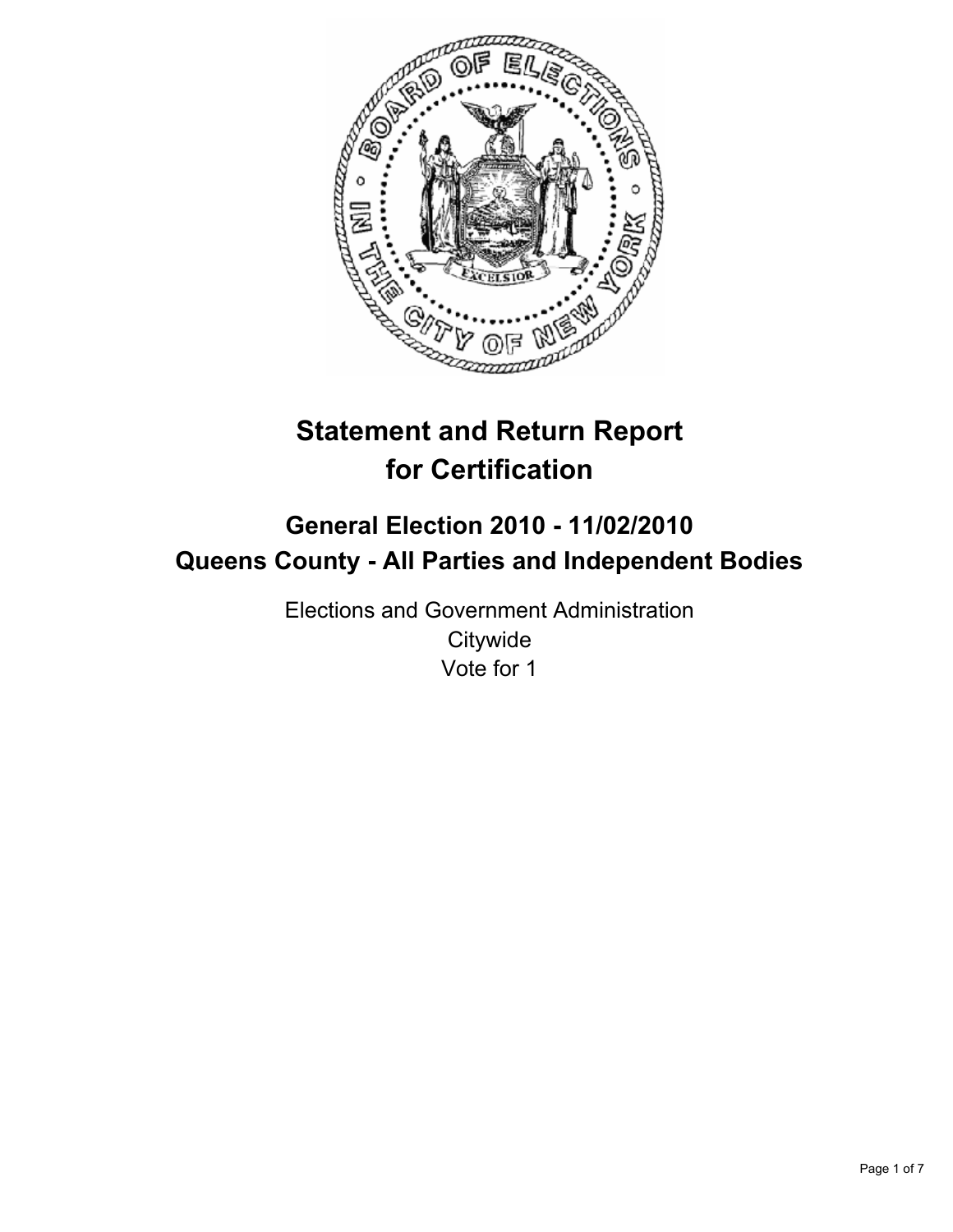

| PUBLIC COUNTER       | 12,086 |
|----------------------|--------|
| <b>EMERGENCY</b>     | 0      |
| ABSENTEE/MILITARY    | 274    |
| AFFIDAVIT            | 127    |
| <b>Total Ballots</b> | 12,547 |
| <b>YES</b>           | 5,539  |
| <b>NO</b>            | 891    |
| <b>Total Votes</b>   | 6,430  |
| Unrecorded           | 6.117  |

## **Assembly District 23**

| <b>PUBLIC COUNTER</b> | 23,431 |
|-----------------------|--------|
| <b>EMERGENCY</b>      |        |
| ABSENTEE/MILITARY     | 741    |
| <b>AFFIDAVIT</b>      | 450    |
| <b>Total Ballots</b>  | 24,725 |
| <b>YES</b>            | 13,237 |
| <b>NO</b>             | 3,044  |
| <b>Total Votes</b>    | 16,281 |
| Unrecorded            | 8.444  |

## **Assembly District 24**

| <b>PUBLIC COUNTER</b> | 26,594 |
|-----------------------|--------|
| <b>EMERGENCY</b>      | 0      |
| ABSENTEE/MILITARY     | 668    |
| <b>AFFIDAVIT</b>      | 202    |
| <b>Total Ballots</b>  | 27,591 |
| <b>YES</b>            | 15,745 |
| <b>NO</b>             | 3,104  |
| <b>Total Votes</b>    | 18,849 |
| Unrecorded            | 8.742  |

| PUBLIC COUNTER       | 16,578 |
|----------------------|--------|
| <b>EMERGENCY</b>     | 52     |
| ABSENTEE/MILITARY    | 391    |
| AFFIDAVIT            | 171    |
| <b>Total Ballots</b> | 17,323 |
| <b>YES</b>           | 9,241  |
| <b>NO</b>            | 1,871  |
| <b>Total Votes</b>   | 11,112 |
| Unrecorded           | 6.211  |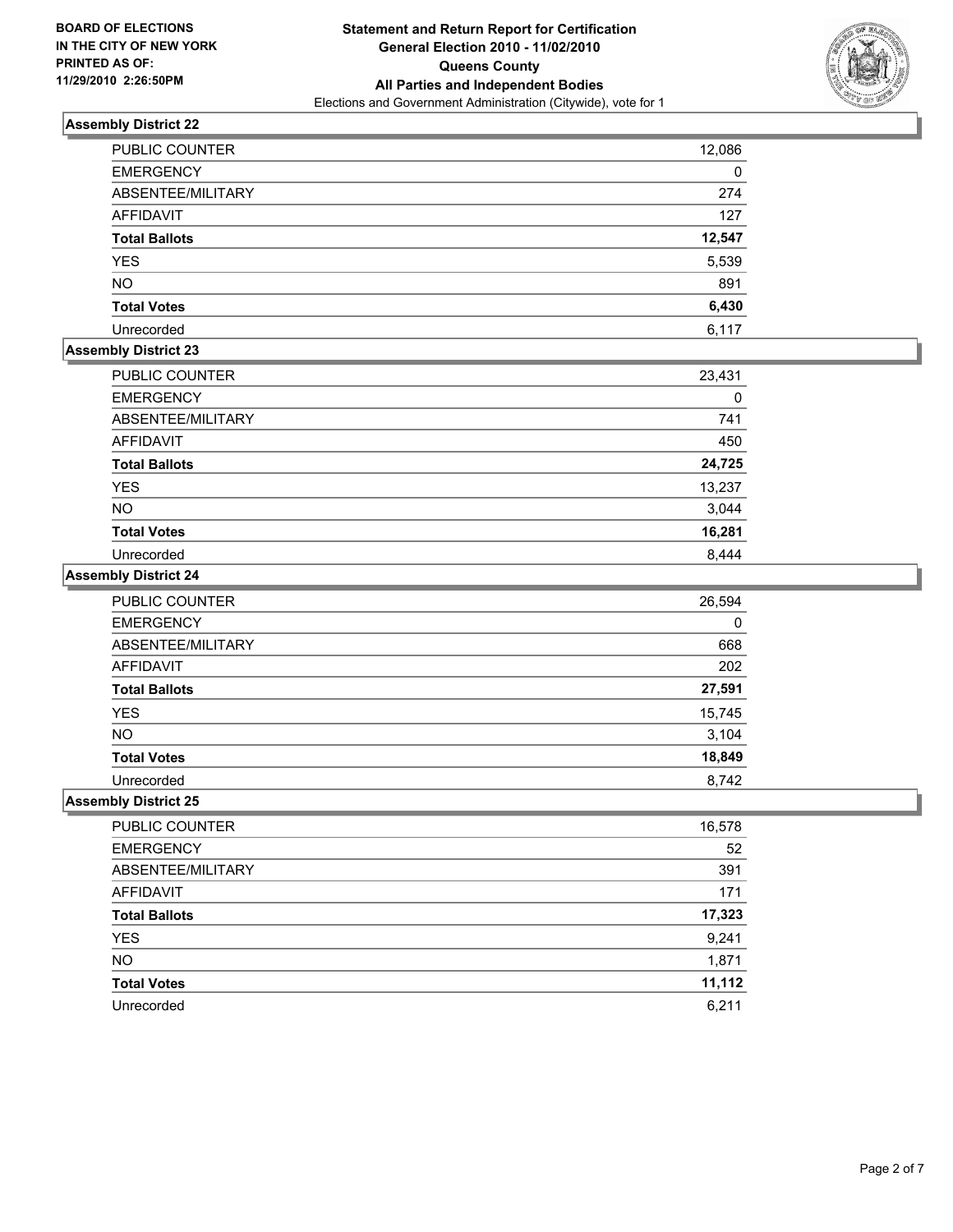

| <b>PUBLIC COUNTER</b> | 27,705 |
|-----------------------|--------|
| <b>EMERGENCY</b>      | 0      |
| ABSENTEE/MILITARY     | 911    |
| <b>AFFIDAVIT</b>      | 185    |
| <b>Total Ballots</b>  | 28,901 |
| <b>YES</b>            | 16,386 |
| <b>NO</b>             | 3,417  |
| <b>Total Votes</b>    | 19,803 |
| Unrecorded            | 9.098  |

## **Assembly District 27**

| <b>PUBLIC COUNTER</b> | 19,523 |
|-----------------------|--------|
| <b>EMERGENCY</b>      | 0      |
| ABSENTEE/MILITARY     | 518    |
| AFFIDAVIT             | 278    |
| <b>Total Ballots</b>  | 20,551 |
| <b>YES</b>            | 10,926 |
| <b>NO</b>             | 2,409  |
| <b>Total Votes</b>    | 13,335 |
| Unrecorded            | 7.216  |

#### **Assembly District 28**

| PUBLIC COUNTER       | 24,011 |
|----------------------|--------|
| <b>EMERGENCY</b>     | 0      |
| ABSENTEE/MILITARY    | 914    |
| <b>AFFIDAVIT</b>     | 266    |
| <b>Total Ballots</b> | 25,415 |
| <b>YES</b>           | 14,488 |
| <b>NO</b>            | 2,702  |
| <b>Total Votes</b>   | 17,190 |
| Unrecorded           | 8.225  |

| PUBLIC COUNTER       | 23,087 |
|----------------------|--------|
| <b>EMERGENCY</b>     | 0      |
| ABSENTEE/MILITARY    | 405    |
| AFFIDAVIT            | 415    |
| <b>Total Ballots</b> | 23,937 |
| <b>YES</b>           | 12,798 |
| <b>NO</b>            | 2,078  |
| <b>Total Votes</b>   | 14,876 |
| Unrecorded           | 9,061  |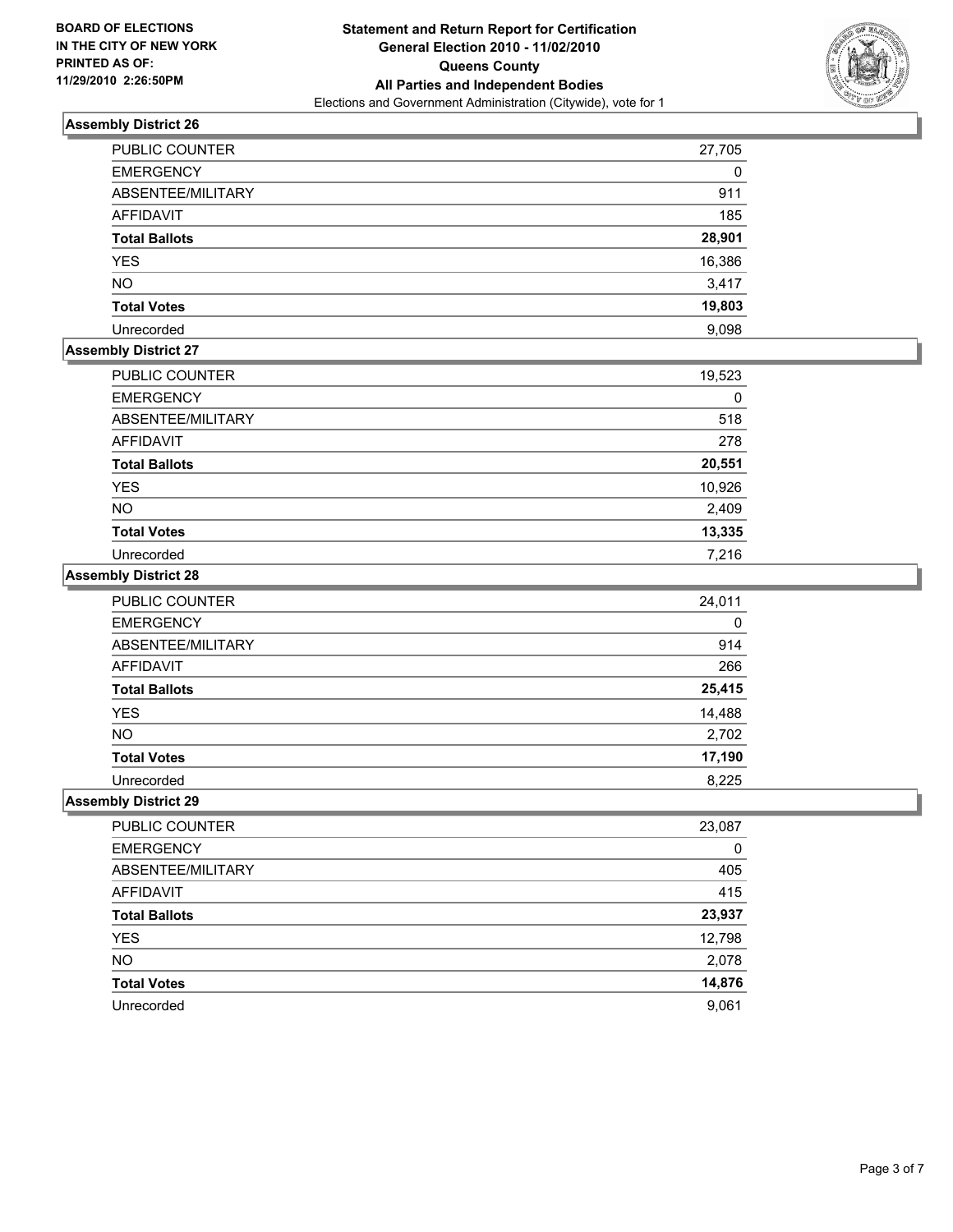

| PUBLIC COUNTER       | 17,016 |
|----------------------|--------|
| <b>EMERGENCY</b>     | 0      |
| ABSENTEE/MILITARY    | 368    |
| AFFIDAVIT            | 264    |
| <b>Total Ballots</b> | 17,769 |
| <b>YES</b>           | 9,064  |
| <b>NO</b>            | 1,683  |
| <b>Total Votes</b>   | 10,747 |
| Unrecorded           | 7.022  |

## **Assembly District 31**

| PUBLIC COUNTER       | 17,920 |
|----------------------|--------|
| <b>EMERGENCY</b>     | 0      |
| ABSENTEE/MILITARY    | 497    |
| <b>AFFIDAVIT</b>     | 344    |
| <b>Total Ballots</b> | 18,811 |
| <b>YES</b>           | 8,684  |
| <b>NO</b>            | 1,722  |
| <b>Total Votes</b>   | 10,406 |
| Unrecorded           | 8.405  |

## **Assembly District 32**

| PUBLIC COUNTER       | 20,730 |
|----------------------|--------|
| <b>EMERGENCY</b>     | 17     |
| ABSENTEE/MILITARY    | 325    |
| <b>AFFIDAVIT</b>     | 395    |
| <b>Total Ballots</b> | 21,488 |
| <b>YES</b>           | 9,490  |
| <b>NO</b>            | 1,922  |
| <b>Total Votes</b>   | 11,412 |
| Unrecorded           | 10.076 |

| PUBLIC COUNTER       | 24,428 |
|----------------------|--------|
| <b>EMERGENCY</b>     | 75     |
| ABSENTEE/MILITARY    | 358    |
| AFFIDAVIT            | 280    |
| <b>Total Ballots</b> | 25,168 |
| <b>YES</b>           | 12,747 |
| <b>NO</b>            | 2,334  |
| <b>Total Votes</b>   | 15,081 |
| Unrecorded           | 10.087 |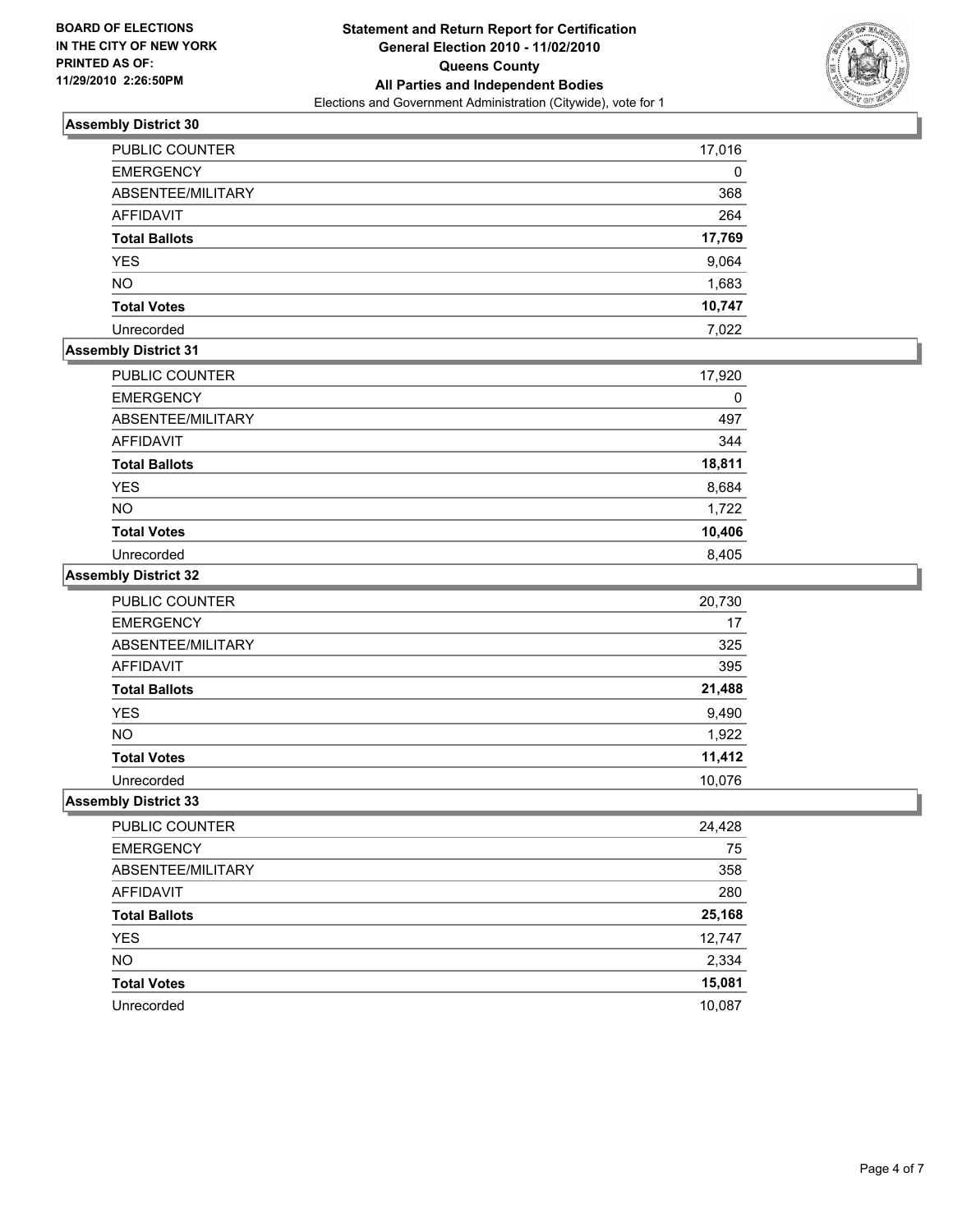

| <b>PUBLIC COUNTER</b> | 13,768 |
|-----------------------|--------|
| <b>EMERGENCY</b>      | 0      |
| ABSENTEE/MILITARY     | 232    |
| <b>AFFIDAVIT</b>      | 212    |
| <b>Total Ballots</b>  | 14,297 |
| <b>YES</b>            | 6,777  |
| <b>NO</b>             | 1,092  |
| <b>Total Votes</b>    | 7,869  |
| Unrecorded            | 6.428  |

## **Assembly District 35**

| <b>PUBLIC COUNTER</b> | 13,357 |
|-----------------------|--------|
| <b>EMERGENCY</b>      | 45     |
| ABSENTEE/MILITARY     | 292    |
| AFFIDAVIT             | 163    |
| <b>Total Ballots</b>  | 13,932 |
| <b>YES</b>            | 6,151  |
| <b>NO</b>             | 1,250  |
| <b>Total Votes</b>    | 7,401  |
| Unrecorded            | 6,531  |

#### **Assembly District 36**

| <b>PUBLIC COUNTER</b> | 17,109 |
|-----------------------|--------|
| <b>EMERGENCY</b>      | 0      |
| ABSENTEE/MILITARY     | 295    |
| <b>AFFIDAVIT</b>      | 377    |
| <b>Total Ballots</b>  | 17,995 |
| <b>YES</b>            | 9,791  |
| <b>NO</b>             | 1,442  |
| <b>Total Votes</b>    | 11,233 |
| Unrecorded            | 6.762  |

| PUBLIC COUNTER       | 15,397 |
|----------------------|--------|
| <b>EMERGENCY</b>     | 0      |
| ABSENTEE/MILITARY    | 247    |
| <b>AFFIDAVIT</b>     | 291    |
| <b>Total Ballots</b> | 16,024 |
| <b>YES</b>           | 8,806  |
| <b>NO</b>            | 1,508  |
| <b>Total Votes</b>   | 10,314 |
| Unrecorded           | 5,710  |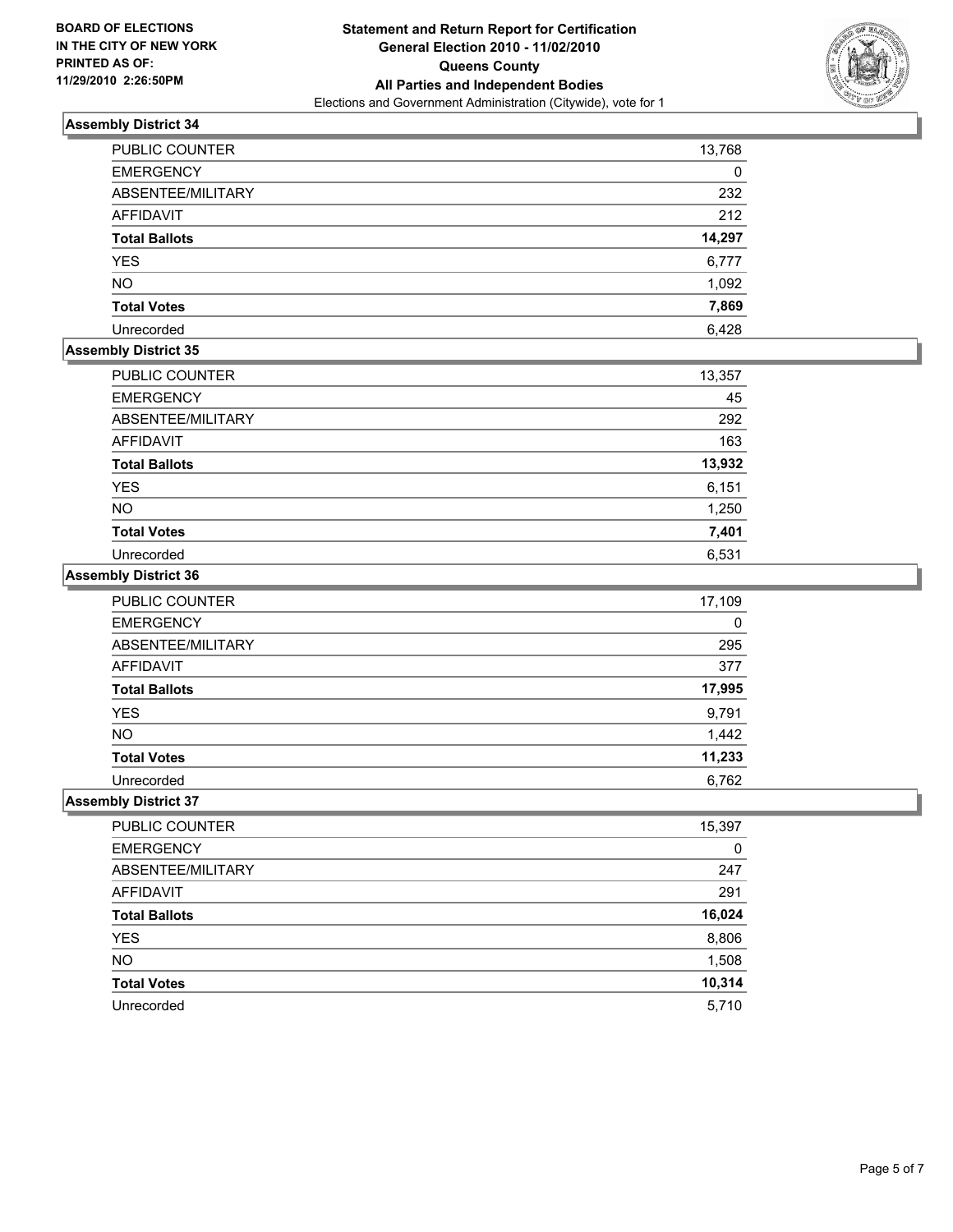

| <b>PUBLIC COUNTER</b> | 14,298 |
|-----------------------|--------|
| <b>EMERGENCY</b>      | 17     |
| ABSENTEE/MILITARY     | 276    |
| <b>AFFIDAVIT</b>      | 209    |
| <b>Total Ballots</b>  | 14,839 |
| <b>YES</b>            | 7,873  |
| <b>NO</b>             | 1,416  |
| <b>Total Votes</b>    | 9,289  |
| Unrecorded            | 5,550  |
|                       |        |

| PUBLIC COUNTER       | 9,918  |
|----------------------|--------|
| <b>EMERGENCY</b>     | 3      |
| ABSENTEE/MILITARY    | 125    |
| <b>AFFIDAVIT</b>     | 123    |
| <b>Total Ballots</b> | 10,237 |
| <b>YES</b>           | 4,141  |
| <b>NO</b>            | 658    |
| <b>Total Votes</b>   | 4,799  |
| Unrecorded           | 5,438  |